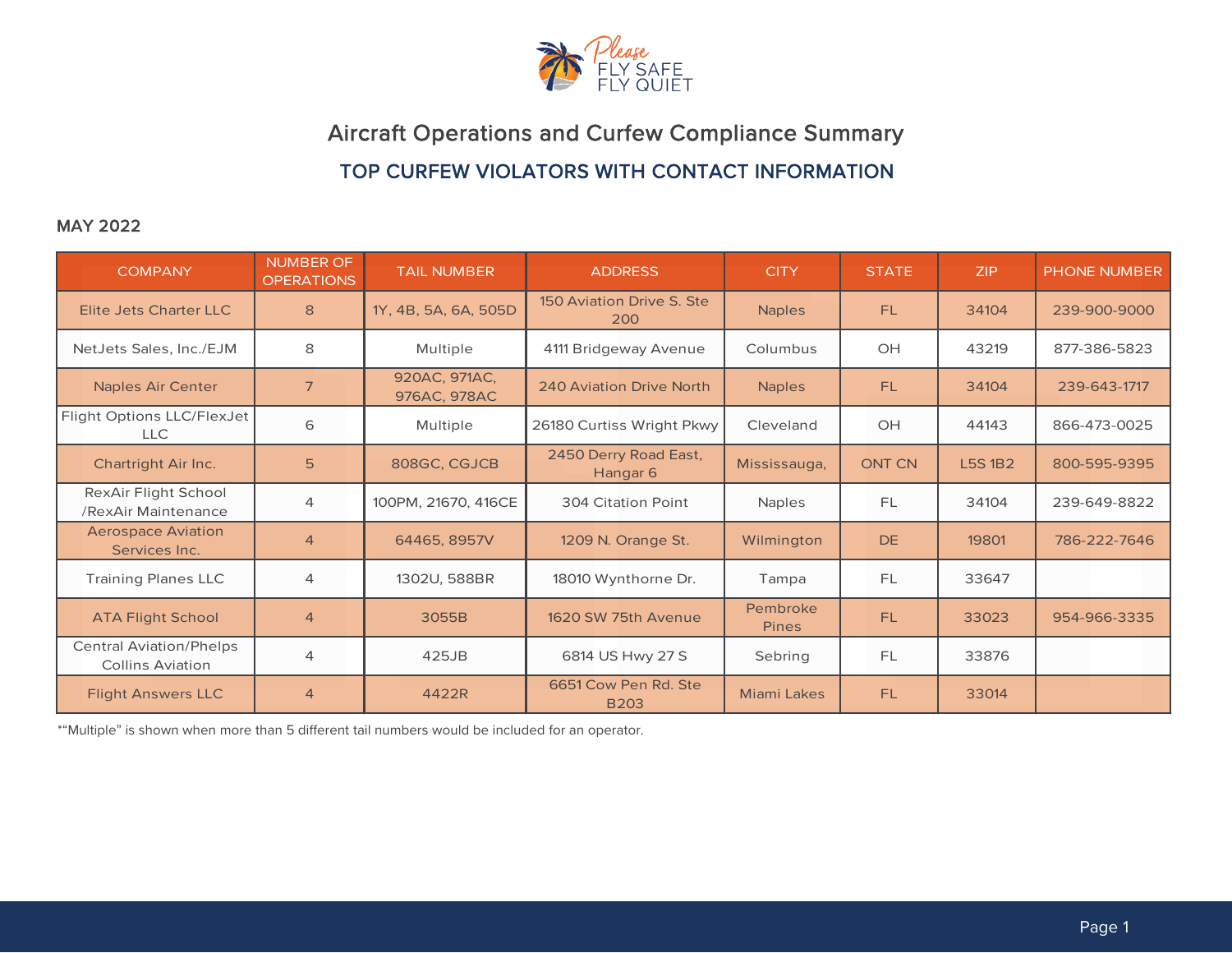

Aircraft Operations and Curfew Compliance Summary TOP CURFEW VIOLATORS WITH CONTACT INFORMATION

## FYTD 2022

| <b>COMPANY</b>                                   | <b>NUMBER OF</b><br><b>OPERATIONS</b> | <b>TAIL NUMBER</b> | <b>ADDRESS</b>                | <b>CITY</b>   | <b>STATE</b> | ZIP   | PHONE NUMBER |
|--------------------------------------------------|---------------------------------------|--------------------|-------------------------------|---------------|--------------|-------|--------------|
| NetJets Sales, Inc.                              | 202                                   | <b>Multiple</b>    | 4111 Bridgeway Avenue         | Columbus      | OH           | 43219 | 877-386-5823 |
| Flight Options LLC/FlexJet<br><b>LLC</b>         | 86                                    | Multiple           | 26180 Curtiss Wright Pkwy     | Cleveland     | OH           | 44143 | 866-473-0025 |
| Elite Jets Charter LLC                           | 79                                    | <b>Multiple</b>    | 150 Aviation Drive S. Ste 200 | <b>Naples</b> | FL           | 34104 | 866-473-0025 |
| RexAir Flight School<br>/RexAir Maintenance      | 40                                    | Multiple           | 304 Citation Point            | <b>Naples</b> | FL           | 34104 | 239-649-8822 |
| JetSelect LLC/Jet Edge                           | 23                                    | <b>Multiple</b>    | 4131 Worth Avenue             | Columbus      | OH           | 43219 | 818-442-0096 |
| Oakes Farms Food & Dist.<br>Sycs LLC/            | 19                                    | 325FP, 368FD       | 4206 Mercantile Avenue        | <b>Naples</b> | FL           | 34104 | 239-777-2257 |
| <b>Wheels Up Private Jets</b><br><b>LLC</b>      | 19                                    | <b>Multiple</b>    | 82 Comair Blvd.               | Erlanger      | <b>KY</b>    | 41018 | 203-337-4666 |
| Exclusive Jets LLC                               | 17                                    | Multiple           | 2860 Jetport Road             | Kinston       | <b>NC</b>    | 28504 | 252-208-7715 |
| <b>Blue Grass Capital</b><br><b>Holdings LLC</b> | 16                                    | 500DG              | 1030 3rd Avenue S., Unit 314  | <b>Naples</b> | FL           | 34102 |              |
| Naples Air Center                                | 16                                    | Multiple           | 240 Aviation Drive North      | <b>Naples</b> | FL           | 34104 | 239-643-1717 |

\*"Multiple" is shown when more than 5 different tail numbers would be included for an operator.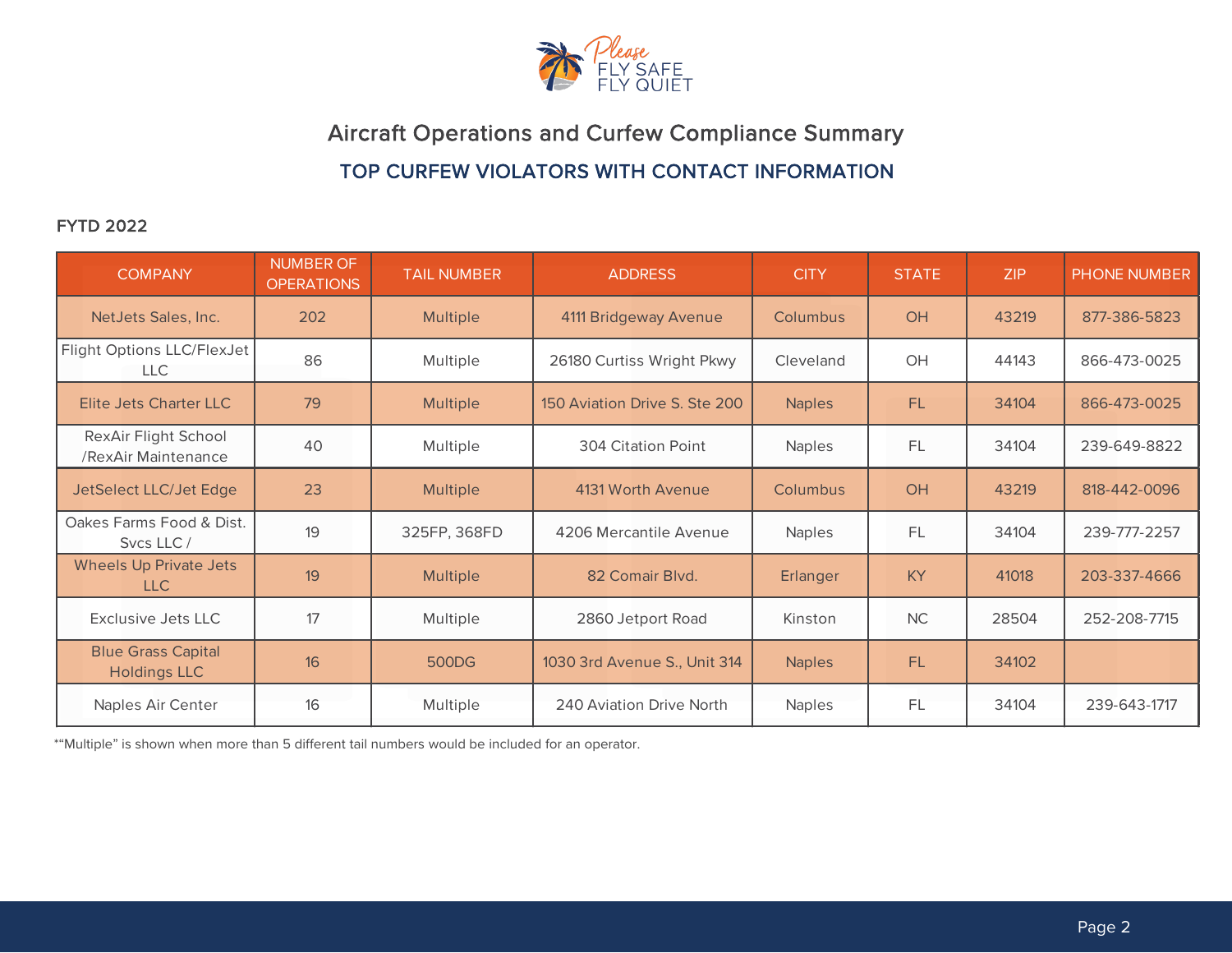

## TOP CURFEW VIOLATORS - MAY

### MAY 2019 MAY 2020

| <b>NAME</b>                            | <b>TAIL NUMBER</b>            | <b>NUMBER OF</b><br><b>OPERATIONS</b> |
|----------------------------------------|-------------------------------|---------------------------------------|
| Naples Air Center                      | Multiple                      | 34                                    |
| <b>Christiansen Aviation Inc.</b>      | <b>Multiple</b>               | 21                                    |
| NetJets Sales, Inc.                    | Multiple                      | 19                                    |
| <b>Everglades Aviation Academy LLC</b> | 9371K                         | 9                                     |
| Ari Ben Aviator Inc.                   | 66363, 110SU, 703RA,<br>748RA | 8                                     |
| <b>Elite Jets Charter LLC</b>          | 1Y, 5A, 6A                    | 8                                     |
| NS Aviation Training & Rental Inc.     | 2434T, 3532T, 5157Z           | 8                                     |
| Clear Skies Aviation 1959 LLC          | 626CB                         | 8                                     |
| <b>RexAir Sales and Leasing LLC</b>    | 127KW, 21670, 515SC           | $\overline{7}$                        |
| Yellow Dog Air LLC                     | 1199H                         | 7                                     |

| <b>NUMBER OF</b><br><b>OPERATIONS</b> | <b>NAME</b>                           | <b>TAIL NUMBER</b>         | NUMBER OF OPERATIONS |
|---------------------------------------|---------------------------------------|----------------------------|----------------------|
| 34                                    | Naples Air Center                     | Multiple                   | 59                   |
| 21                                    | RexAir Sales and Leasing LLC          | 21670, 100PM, 127KW, 530JF | 10 <sup>°</sup>      |
| 19                                    | Christiansen Aviation Inc.            | 492ND, 582ND               | 8                    |
| 9                                     | Sunshine State Capital Management LLC | <b>420KV</b>               | $\overline{7}$       |
| 8                                     | Atlantis Flight Academy Inc.          | 80213, 734GA, 9372H        | 6                    |
| 8                                     | Flight Options LLC/FlexJet LLC        | <b>Multiple</b>            | 6                    |
| 8                                     | Elite Jets Charter LLC                | 5A, 6A                     | $\overline{4}$       |
| 8                                     | NetJets Sales, Inc.                   | 154QS, 696QS               | 3                    |
| $\overline{7}$                        | <b>Central Aviation LLC</b>           | 425JB, 700WJ               | 3                    |
| 7                                     | Sun Coast Aviation                    | 737RT, 8019Y               | 3                    |

### MAY 2021 MAY 2022

| <b>NUMBER OF</b><br><b>OPERATIONS</b> | <b>TAIL NUMBER</b> | <b>NAME</b>                       |
|---------------------------------------|--------------------|-----------------------------------|
| 13                                    | Multiple           | Elite Jets Charter LLC            |
| 12                                    | <b>Multiple</b>    | Naples Air Center                 |
| 11                                    | Multiple           | Flight Options LLC/FlexJet LLC    |
| 11                                    | <b>Multiple</b>    | NetJets Sales, Inc.               |
| 4                                     | 1302U, 64823       | <b>Training Planes LLC</b>        |
| $\overline{4}$                        | 445JA, 95831       | <b>Christiansen Aviation Inc.</b> |
| 4                                     | 38VS, 125CH        | Vermantha Aviation LLC            |
| $\overline{4}$                        | <b>611EA</b>       | Endeavour Flight Training Inc.    |
| 4                                     | 9965P              | Oak Ridge Flight Services LLC     |
| $\overline{4}$                        | <b>158VR</b>       | Sarasota Aero Club LLC            |

| <b>NAME</b>                    | <b>TAIL NUMBER</b> | <b>NUMBER OF</b><br><b>OPERATIONS</b> | <b>NAME</b>                                     | <b>TAIL NUMBER</b>            | <b>NUMBER OF</b><br><b>OPERATIONS</b> | % OF<br><b>OPERATOR</b><br><b>OPS</b> | % OF APF<br><b>CURFEW OPS</b> |
|--------------------------------|--------------------|---------------------------------------|-------------------------------------------------|-------------------------------|---------------------------------------|---------------------------------------|-------------------------------|
| Elite Jets Charter LLC         | Multiple           | 13                                    | Elite Jets Charter LLC                          | 1Y, 4B, 5A, 6A, 505D          | 8                                     | 4.0%                                  | 4.7%                          |
| Naples Air Center              | <b>Multiple</b>    | 12                                    | NetJets Sales, Inc./EJM                         | <b>Multiple</b>               | 8                                     | 1.2%                                  | 4.7%                          |
| Flight Options LLC/FlexJet LLC | Multiple           | 11                                    | Naples Air Center                               | 920AC, 971AC,<br>976AC, 978AC | 7                                     | 0.5%                                  | 4.2%                          |
| NetJets Sales, Inc.            | <b>Multiple</b>    | 11                                    | Flight Options LLC/FlexJet LLC                  | <b>Multiple</b>               | 6                                     | 1.8%                                  | 3.5%                          |
| <b>Training Planes LLC</b>     | 1302U, 64823       | $\overline{4}$                        | Chartright Air Inc.                             | 808GC, CGJCB                  | 5                                     | 21.7%                                 | 2.9%                          |
| Christiansen Aviation Inc.     | 445JA, 95831       | $\overline{4}$                        | RexAir Flight School /RexAir Maintenance        | 100PM, 21670, 416CE           | $\overline{4}$                        | 0.6%                                  | 2.3%                          |
| Vermantha Aviation LLC         | 38VS, 125CH        | $\overline{4}$                        | Aerospace Aviation Services Inc.                | 64465, 8957V                  | $\overline{4}$                        | 100.0%                                | 2.3%                          |
| Endeavour Flight Training Inc. | <b>611EA</b>       | $\overline{4}$                        | <b>Training Planes LLC</b>                      | 1302U, 588BR                  | $\overline{4}$                        | 66.7%                                 | 2.3%                          |
| Oak Ridge Flight Services LLC  | 9965P              | $\overline{4}$                        | <b>ATA Flight School</b>                        | 3055B                         | 4                                     | 40.0%                                 | 2.3%                          |
| Sarasota Aero Club LLC         | <b>158VR</b>       | $\overline{4}$                        | <b>Central Aviation/Phelps Collins Aviation</b> | 425JB                         | $\overline{4}$                        | 20.0%                                 | 2.3%                          |
|                                |                    |                                       | <b>Flight Answers LLC</b>                       | 4422R                         | $\overline{4}$                        | 40.0%                                 | 2.3%                          |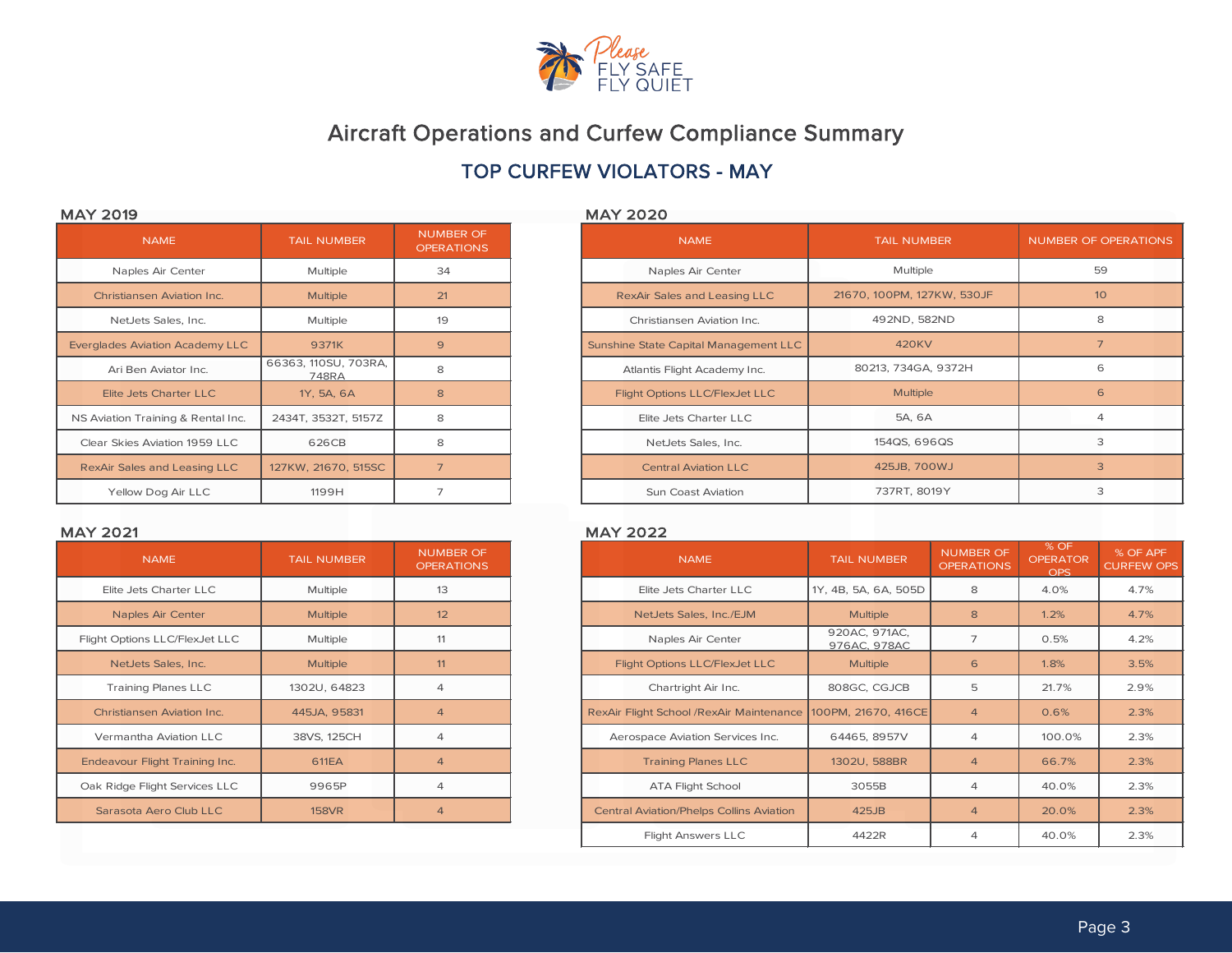

## TOP CURFEW VIOLATORS YEAR-TO-DATE

| <b>NAME</b>                            | <b>TAIL NUMBER</b>                          | <b>NUMBER OF</b><br><b>OPERATIONS</b> | <b>NAME</b>                            |
|----------------------------------------|---------------------------------------------|---------------------------------------|----------------------------------------|
| Ari Ben Aviator Inc.                   | Multiple                                    | 128                                   | Naples Air Center                      |
| NetJets Sales, Inc.                    | <b>Multiple</b>                             | 122                                   | NetJets Sales, Inc.                    |
| Naples Air Center                      | Multiple                                    | 80                                    | Elite Jets Charter LLC                 |
| Elite Jets Charter LLC                 | 4B, 5A, 6A, 7DR                             | 70                                    | Flight Options LLC/FlexJet LLC         |
| Christiansen Aviation Inc.             | Multiple                                    | 66                                    | Crown Aviation Inc.                    |
| <b>Flight Options LLC/FlexJet LLC</b>  | <b>Multiple</b>                             | 57                                    | <b>Blue Grass Capital Holdings LLC</b> |
| <b>Blue Grass Capital Holdings LLC</b> | 83CM                                        | 26                                    | RexAir Sales and Leasing LLC           |
| <b>Pilot Training Center LLC</b>       | 158PT, 280FT, 608FT, 709PT,<br><b>793PT</b> | 23                                    | <b>Central Aviation LLC</b>            |
| RexAir Sales and Leasing LLC           | 127KW, 515SC, 718TL                         | 19                                    | Columbia Collier Properties LLC        |
| <b>ATP USA</b>                         | 113AK, 1230G, 298ND                         | 18                                    | <b>PWCM Charter LLC</b>                |
| Florida Flight Training Center Inc.    | 14814, 60457, 873EF                         | 18                                    |                                        |

| <b>NAME</b>                                              | <b>TAIL NUMBER</b>         | <b>NUMBER OF</b><br><b>OPERATIONS</b> |
|----------------------------------------------------------|----------------------------|---------------------------------------|
| NetJets Sales, Inc.                                      | Multiple                   | 106                                   |
| Elite Jets Charter LLC                                   | 1Y, 4B, 5A, 6A, 7DR        | 77                                    |
| Flight Options LLC/FlexJet LLC                           | Multiple                   | 59                                    |
| Naples Air Center                                        | 960AC, 974AC, 976AC, 978AC | 40                                    |
| <b>Blue Grass Capital Holdings LLC</b>                   | 500DG                      | 22                                    |
| <b>Vermantha Aviation LLC/PWCM</b><br><b>Charter LLC</b> | 38VS, 125CH                | 18                                    |
| RexAir Flight School LLC                                 | 100PM, 119MK, 718TL, 8019Y | 18                                    |
| <b>Chris Allen Aviation LLC</b>                          | 276JB                      | 14                                    |
| Gama Aviation LLC/Wheels Up                              | Multiple                   | 14                                    |

### FYTD 2019 FYTD 2020

| <b>NUMBER OF</b><br><b>OPERATIONS</b> | . <i>.</i><br><b>NAME</b>              | <b>TAIL NUMBER</b>         | <b>NUMBER OF OPERATIONS</b> |
|---------------------------------------|----------------------------------------|----------------------------|-----------------------------|
| 128                                   | Naples Air Center                      | Multiple                   | 136                         |
| 122                                   | NetJets Sales, Inc.                    | <b>Multiple</b>            | 87                          |
| 80                                    | Elite Jets Charter LLC                 | Multiple                   | 62                          |
| 70                                    | Flight Options LLC/FlexJet LLC         | <b>Multiple</b>            | 38                          |
| 66                                    | Crown Aviation Inc.                    | 532JK                      | 22                          |
| 57                                    | <b>Blue Grass Capital Holdings LLC</b> | 500DG, 83CM                | 21                          |
| 26                                    | RexAir Sales and Leasing LLC           | 21670, 100PM, 127KW, 530JF | 18                          |
| 23                                    | <b>Central Aviation LLC</b>            | 425JB, 700WJ               | 16                          |
| 19                                    | Columbia Collier Properties LLC        | 188MR, 472AR               | 16                          |
| 18                                    | <b>PWCM Charter LLC</b>                | 454GQ, 88KE                | 15                          |

### FYTD 2021 FYTD 2022

| <b>NAME</b>                                       | <b>TAIL NUMBER</b>         | <b>NUMBER OF</b><br><b>OPERATIONS</b> |
|---------------------------------------------------|----------------------------|---------------------------------------|
| NetJets Sales, Inc.                               | <b>Multiple</b>            | 106                                   |
| Elite Jets Charter LLC                            | 1Y, 4B, 5A, 6A, 7DR        | 77                                    |
| Flight Options LLC/FlexJet LLC                    | <b>Multiple</b>            | 59                                    |
| <b>Naples Air Center</b>                          | 960AC, 974AC, 976AC, 978AC | 40                                    |
| <b>Blue Grass Capital Holdings LLC</b>            | 500DG                      | 22                                    |
| <b>Vermantha Aviation LLC/PWCM</b><br>Charter LLC | 38VS, 125CH                | 18 <sup>°</sup>                       |
| RexAir Flight School LLC                          | 100PM, 119MK, 718TL, 8019Y | 18                                    |
| <b>Chris Allen Aviation LLC</b>                   | 276JB                      | 14                                    |
| Gama Aviation LLC/Wheels Up                       | Multiple                   | 14                                    |
|                                                   |                            |                                       |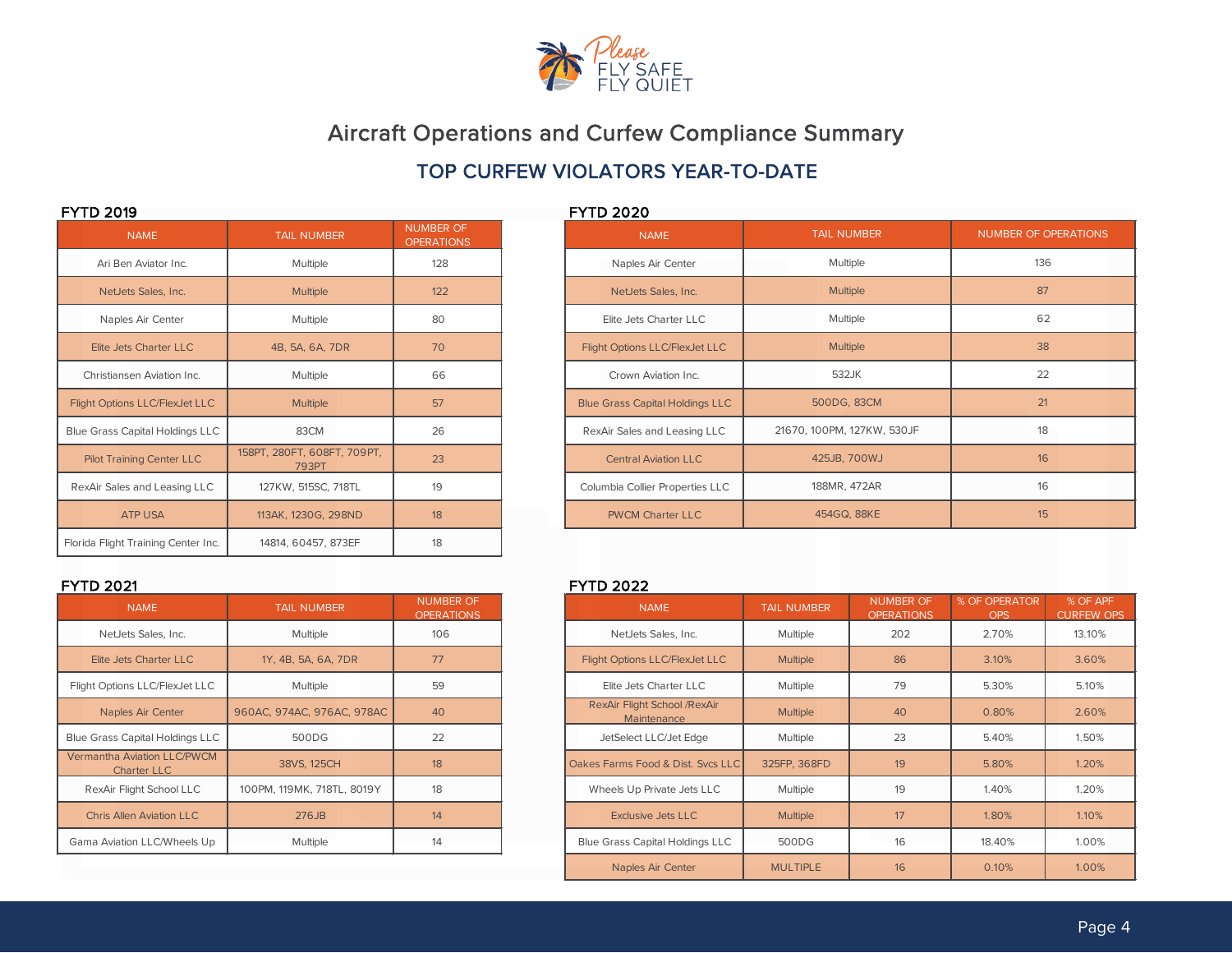



## MAY – YEAR OVER YEAR COMPARISON

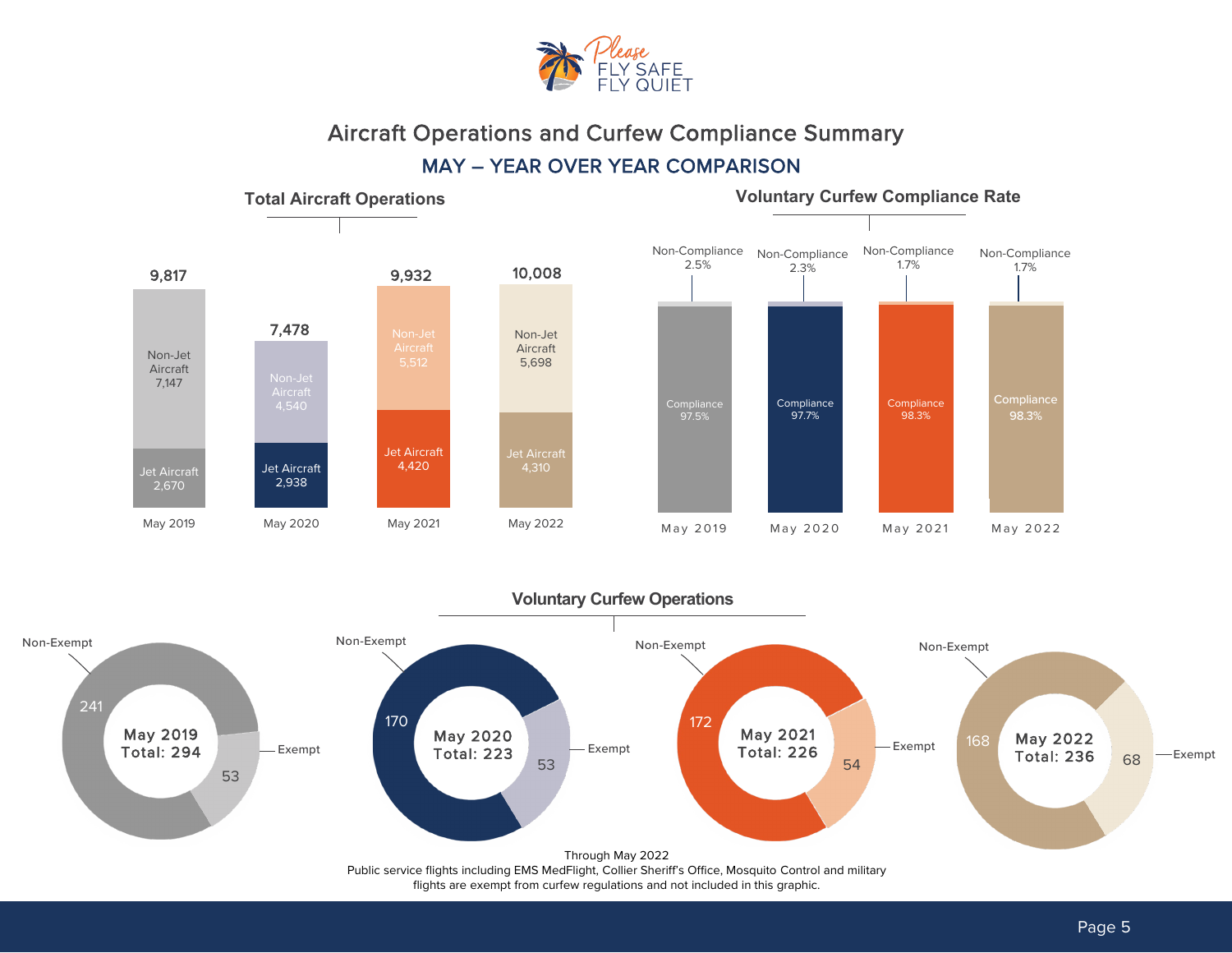

# Aircraft Operations and Curfew Compliance Summary MAY – YEAR OVER YEAR COMPARISON FISCAL YEAR OVER YEAR COMPARISON



Non-Exempt

flights are exempt from curfew regulations and not included in this graphic.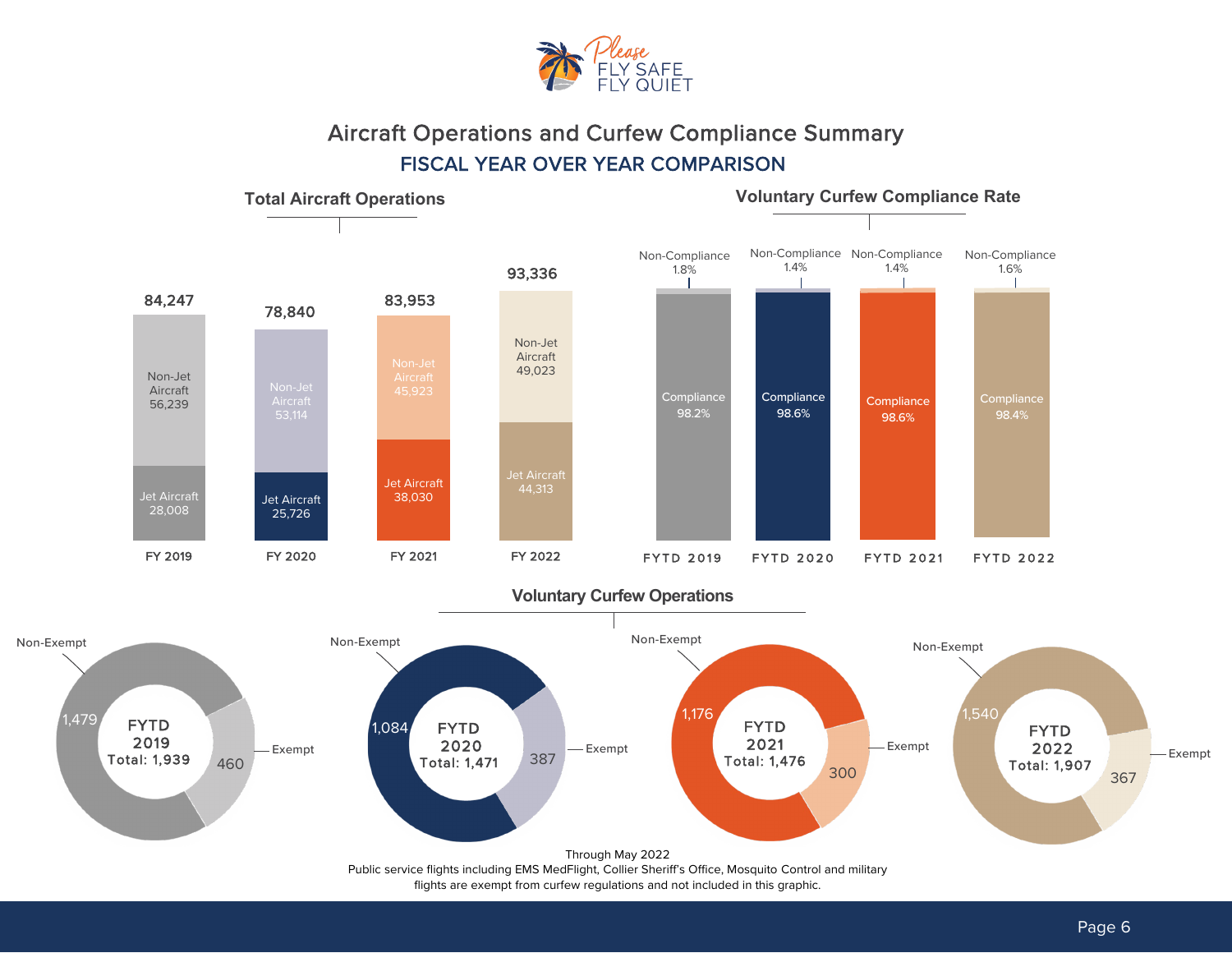

# MAY 2022 COMMENTS Comment Map – May 2022

Comments by Neighborhood in May 2022

| Neighboardhood     | Number of Noise<br>Comments | Households     | Comments/Household |
|--------------------|-----------------------------|----------------|--------------------|
| Wyndemere          | 11                          | 1              | 11                 |
| <b>Grey Oaks</b>   | 6                           | $\mathbf{1}$   | 6                  |
| Aqualane Shores    | 4                           | $\mathbf{1}$   | $\overline{4}$     |
| Lakewood           | 3                           | $\mathbf{1}$   | 3                  |
| Valencia Lakes     | 3                           | $\mathbf{1}$   | 3                  |
| <b>Brairwood</b>   | 5                           | $\overline{2}$ | 3                  |
| Cocquina Sands     | 5                           | $\overline{2}$ | 3                  |
| <b>Park Shore</b>  | $\overline{2}$              | $\mathbf{1}$   | $\overline{2}$     |
| Bayfront           | 3                           | $\overline{2}$ | $\overline{2}$     |
| <b>Old Naples</b>  | 5                           | $\overline{4}$ | $\overline{1}$     |
| Moorings           | $\overline{2}$              | $\overline{2}$ | $\mathbf{1}$       |
| <b>Brookside</b>   | $\mathbf{1}$                | $\mathbf{1}$   | $\mathbf{1}$       |
| Kings Lake         | $\mathbf{1}$                | $\mathbf{1}$   | 1                  |
| <b>Rock Harbor</b> | $\mathbf{1}$                | $\mathbf{1}$   | $\mathbf{1}$       |
| <b>Totals</b>      | 52                          | 21             | $\overline{2}$     |

\*29 comments from 5 households

\*\*3 comments related to public service flights

### Unique Households by Quadrant in April 2022\*



\*Number of distinct households that filed aircraft noise comments

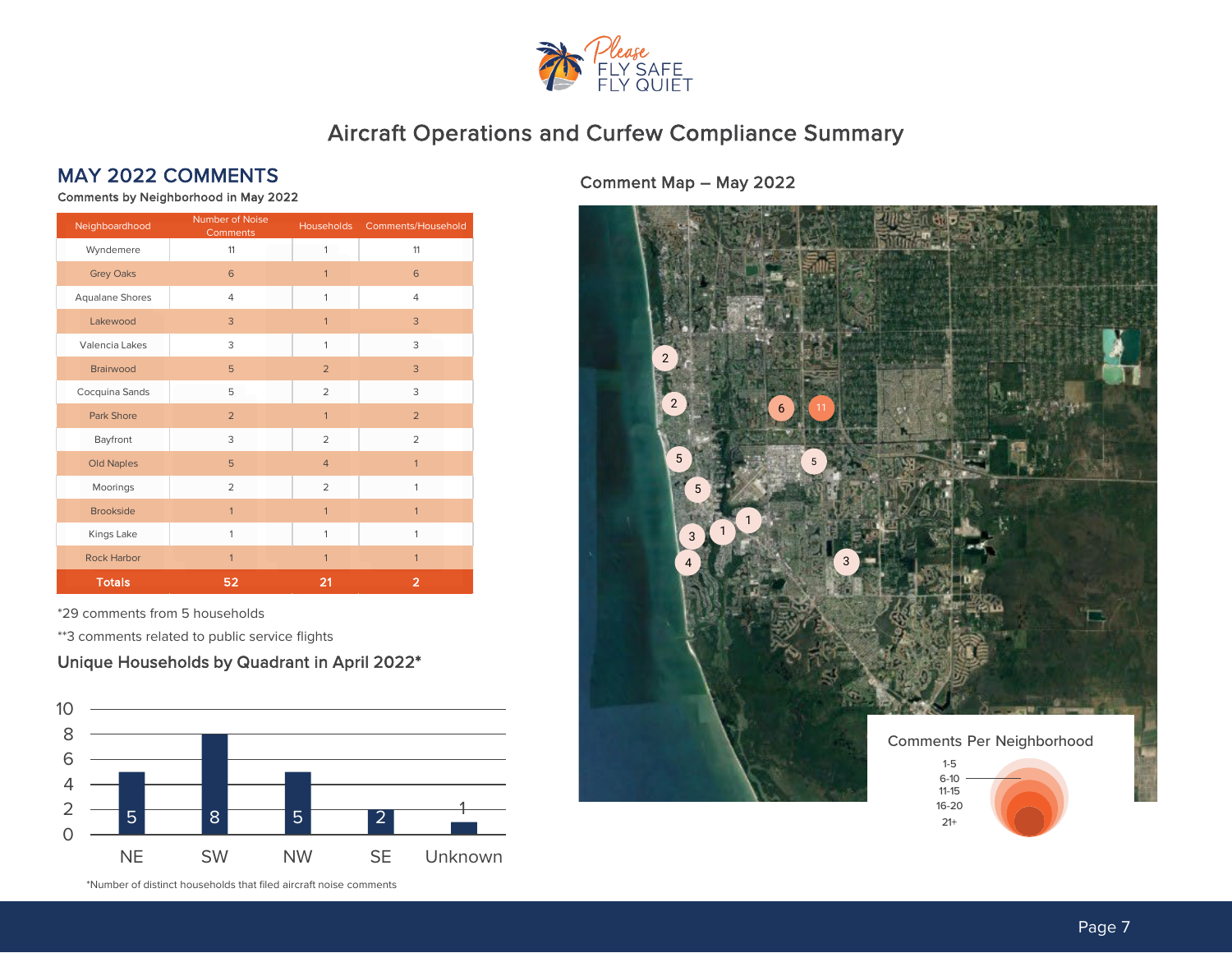

Comments by Neighborhood in FYTD 2022

| Neighborhood                    | Number of Noise<br><b>Comments</b> | <b>Households</b> | Comments/Househo<br>Id |
|---------------------------------|------------------------------------|-------------------|------------------------|
| Wyndemere                       | 123                                | 25                | 5                      |
| Briarwood                       | 108                                | $\overline{4}$    | 27                     |
| <b>Old Naples</b>               | 79                                 | 28                | 3                      |
| Park Shore                      | 73                                 | $\overline{4}$    | 18                     |
| <b>Valencia Lakes</b>           | 61                                 | $\mathbf{1}$      | 61                     |
| Grey Oaks                       | 41                                 | 3                 | 14                     |
| <b>Coquina Sands</b>            | 34                                 | $\overline{4}$    | 9                      |
| Lakewood                        | 29                                 | 3                 | 10                     |
| Collier Woods**                 | 28                                 | $\overline{2}$    | 14                     |
| Lake Park**                     | 17                                 | 4                 | $\overline{4}$         |
| <b>Golden Gate Estates**</b>    | 16                                 | 3                 | 5                      |
| Neighborhoods with<br>1 comment | 15                                 | 15                | $\mathbf{1}$           |
| <b>Aqualane Shores</b>          | 13                                 | $\overline{4}$    | 3                      |
| Moorings                        | 11                                 | 5                 | $\overline{2}$         |
| <b>Unknown</b>                  | 8                                  | 8                 | $\mathbf{1}$           |
| Orange Blossom**                | $\overline{7}$                     | 1                 | $\overline{7}$         |
| <b>Brookside</b>                | 6                                  | $\overline{3}$    | $\overline{2}$         |
| Lely**                          | 6                                  | $\overline{4}$    | $\overline{2}$         |
| Logan Woods**                   | 6                                  | 3                 | $\overline{2}$         |
| Urban Estates**                 | 6                                  | $\overline{2}$    | 3                      |
| Greyhawk**                      | 5                                  | $\overline{2}$    | 3                      |
| Kings Lake                      | 5                                  | $\overline{2}$    | 3                      |
| Sun Terrace**                   | 5                                  | 3                 | $\overline{2}$         |
| <b>Bay Front</b>                | $\overline{4}$                     | $\overline{2}$    | $\overline{2}$         |
| Golden Gate City**              | $\overline{4}$                     | $\overline{2}$    | $\overline{2}$         |
| Royal Harbor**                  | 3                                  | $\mathbf{1}$      | 3                      |
| Bay Forest**                    | $\overline{2}$                     | $\overline{1}$    | $\overline{2}$         |
| Marina Manor**                  | $\overline{2}$                     | 1                 | $\overline{a}$         |
| Rock Creek**                    | $\overline{2}$                     | $\overline{2}$    | $\mathbf{1}$           |
| Rock Harbor**                   | $\overline{2}$                     | $\mathbf{1}$      | $\overline{2}$         |
| <b>Willoughby Acres**</b>       | $\overline{2}$                     | $\overline{1}$    | $\overline{2}$         |
| <b>Totals</b>                   | 723                                | 144               | 5                      |

\*53 comments related to public service flights \*\*Did not comment in May\*

### Year to Date Comment by Month



FYTD 2022 COMMENTS Comment Map – FYTD 2022



## Unique Households by Quadrant FYTD 2022\*

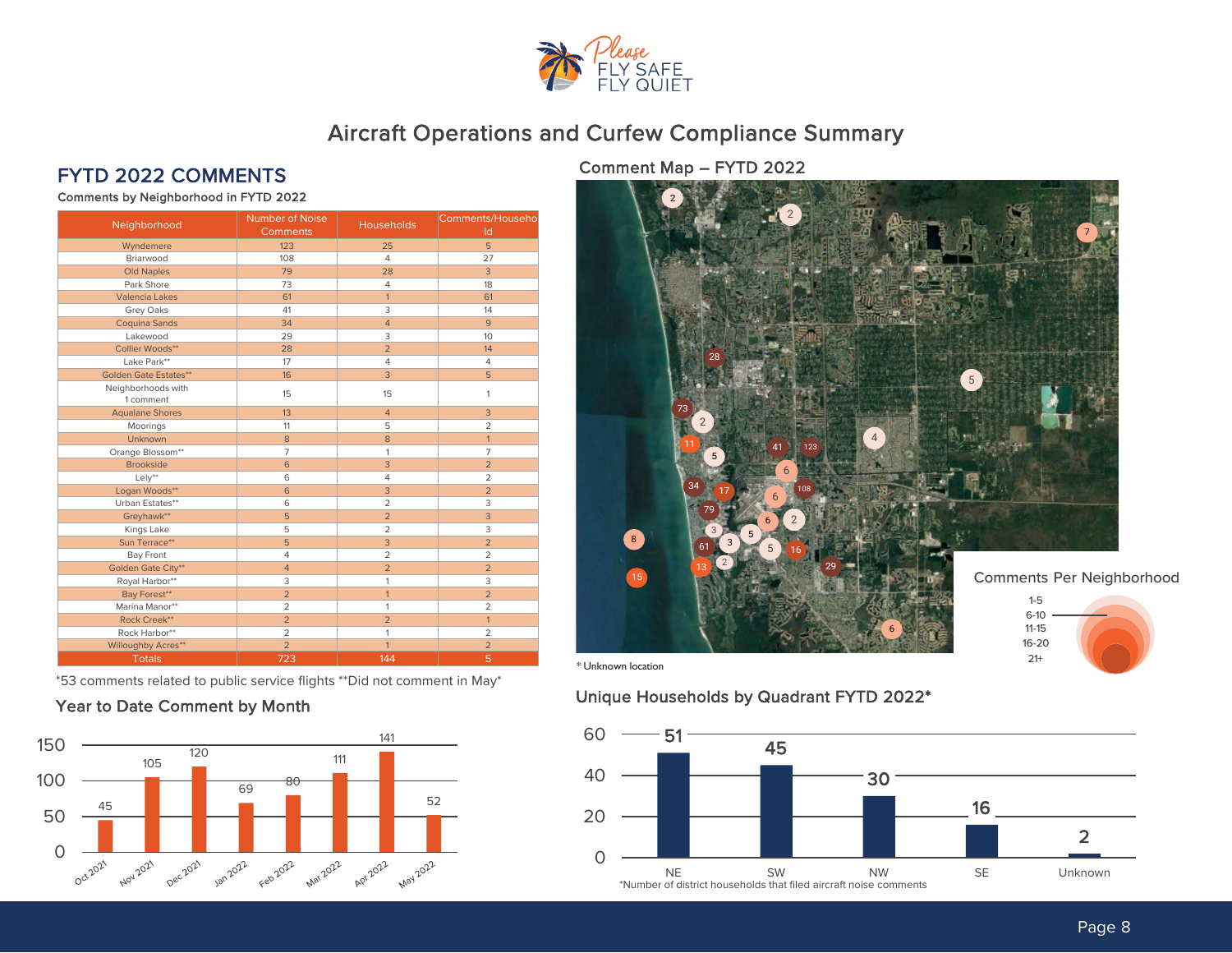



### **Legend**



Total number of households FYTD

**2020 2021 2022 2019 2020 2021 2022**